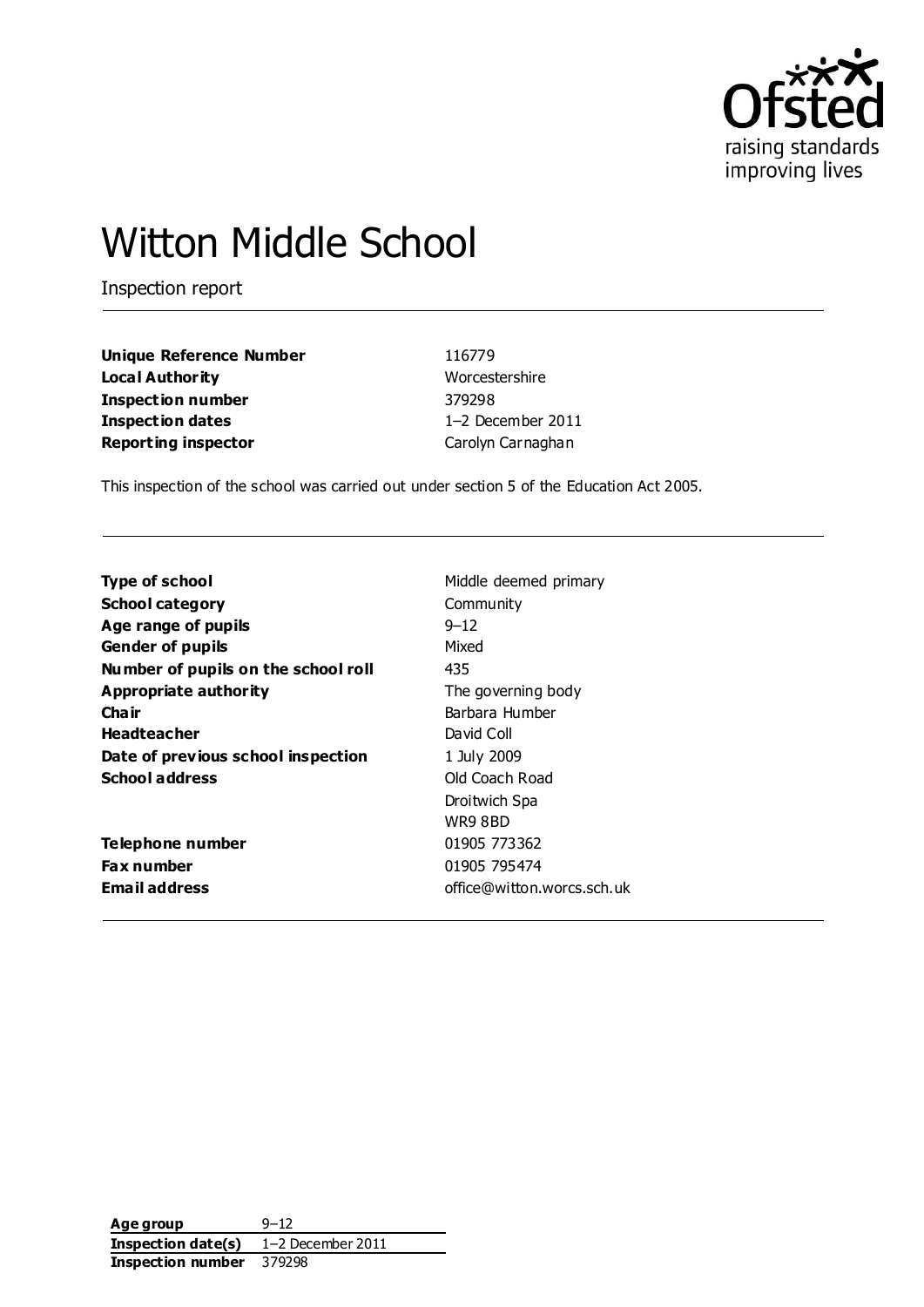The Office for Standards in Education, Children's Services and Skills (Ofsted) regulates and inspects to achieve excellence in the care of children and young people, and in education and skills for learners of all ages. It regulates and inspects childcare and children's social care, and inspects the Children and Family Court Advisory Support Service (Cafcass), schools, colleges, initial teacher training, work-based learning and skills training, adult and community learning, and education and training in prisons and other secure establishments. It assesses council children's services, and inspects services for looked after children, safeguarding and child protection.

Further copies of this report are obtainable from the school. Under the Education Act 2005, the school must provide a copy of this report free of charge to certain categories of people. A charge not exceeding the full cost of reproduction may be made for any other copies supplied.

If you would like a copy of this document in a different format, such as large print or Braille, please telephone 0300 123 4234, or email enquiries@ofsted.gov.uk.

You may copy all or parts of this document for non-commercial educational purposes, as long as you give details of the source and date of publication and do not alter the information in any way.

To receive regular email alerts about new publications, including survey reports and school inspection reports, please visit our website and go to 'Subscribe'.

Piccadilly Gate Store St **Manchester** M1 2WD

T: 0300 123 4234 Textphone: 0161 618 8524 E: enquiries@ofsted.gov.uk W: www.ofsted.gov.uk

**Ofsted** 

© Crown copyright 2011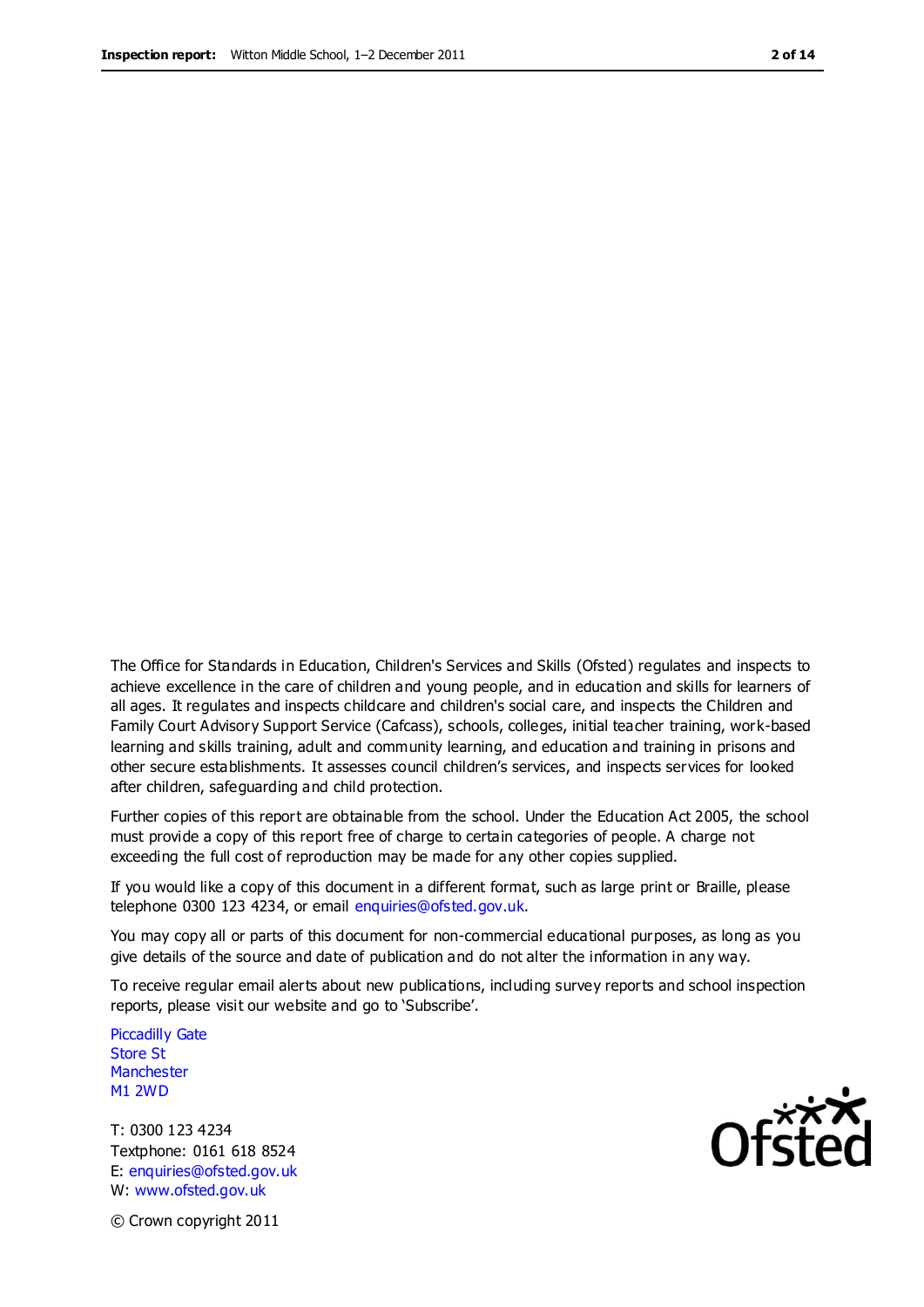# **Introduction**

This inspection was carried out by four additional inspectors. They observed the school's work, including 23 lessons taught by 16 teachers and held meetings with staff, parents and carers, pupils and members of the governing body. They looked at the school's policies, documents and plans, including 156 responses to questionnaires from parents and carers and those returned by pupils and staff.

The inspection team reviewed many aspects of the school's work. It looked in detail at a number of key areas.

- Can teaching produce a rise in achievement for all groups of pupils, particularly in mathematics?
- Has the school raised achievement in writing sufficiently to overcome previous weaker performance?
- $\blacksquare$  How effectively does the school use the monitoring of teaching and the curriculum to enable pupils to achieve well?
- To what extent does the governing body fully understand, challenge and hold the school to account across all its activities?

# **Information about the school**

This is a middle school, deemed primary, of above average size. The proportions of pupils known to be eligible for free school meals and from minority ethnic groups are smaller than average. There is a higher than average proportion of pupils with special educational needs and/or disabilities, the majority of whom have moderate learning needs. Most pupils are White British in origin and there is a small, but growing, number who come from a Gypsy heritage.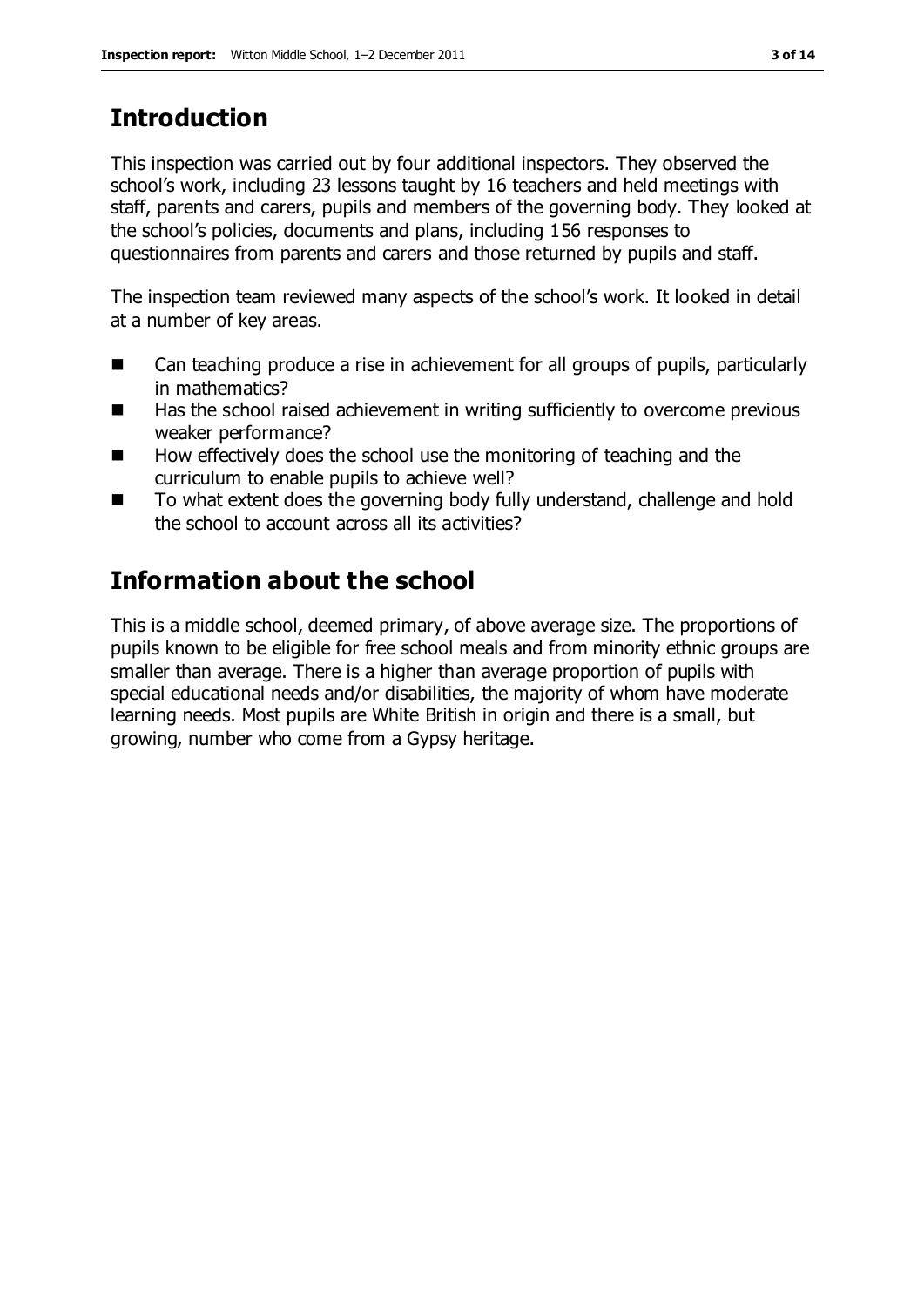# **Inspection judgements**

| Overall effectiveness: how good is the school?  |  |
|-------------------------------------------------|--|
| The school's capacity for sustained improvement |  |

## **Main findings**

Witton Middle is a satisfactory school where pupils' progress and achievement is satisfactory. Pupils' personal development is good because the school provides a warm and caring environment where pupils are encouraged to take responsibility for themselves and others. They are keen volunteers, often helping out through the school council or as monitors. Their contribution to the school community is a positive feature that helps bind it together and make it a happy learning environment. Parents and carers are very supportive of the school and appreciate what it does for their children.

Most teaching is satisfactory or better and this, along with a developing curriculum that ensures work is placed in interesting contexts, has helped build progress in core subjects from what was too low a level. The monitoring of the curriculum has strengthened since the previous inspection. Progress in mathematics has started to rise after several years where pupils did not achieve as well as they could. More focus on writing across all subjects has meant that achievement in this area has improved as well. Leaders have not fully ensured all teachers understand how pupils of all abilities should be challenged, particularly through probing questions to test understanding and through accurate and timely assessments. Some lessons lack pace and challenge for the more able or do not incorporate enough suitable tasks that stretch everyone. This can slow progress.

Members of the governing body are regular visitors and are highly supportive. However, they do not always sufficiently challenge the school or hold its leaders to account. The school's evaluation of its strengths and areas for improvement, particularly in teaching, is also satisfactory. While the school's leaders and managers carry out regular monitoring and evaluation of teaching, this has not always been focused sharply enough on how well pupils learn. Hence, the school's capacity for sustained improvement is satisfactory.

Up to 40% of the schools whose overall effectiveness is judged satisfactory may receive a monitoring visit by an Ofsted inspector before their next section 5 inspection.

# **What does the school need to do to improve further?**

 Improve the rigour and consistency of the monitoring of teaching by leaders and managers at all levels to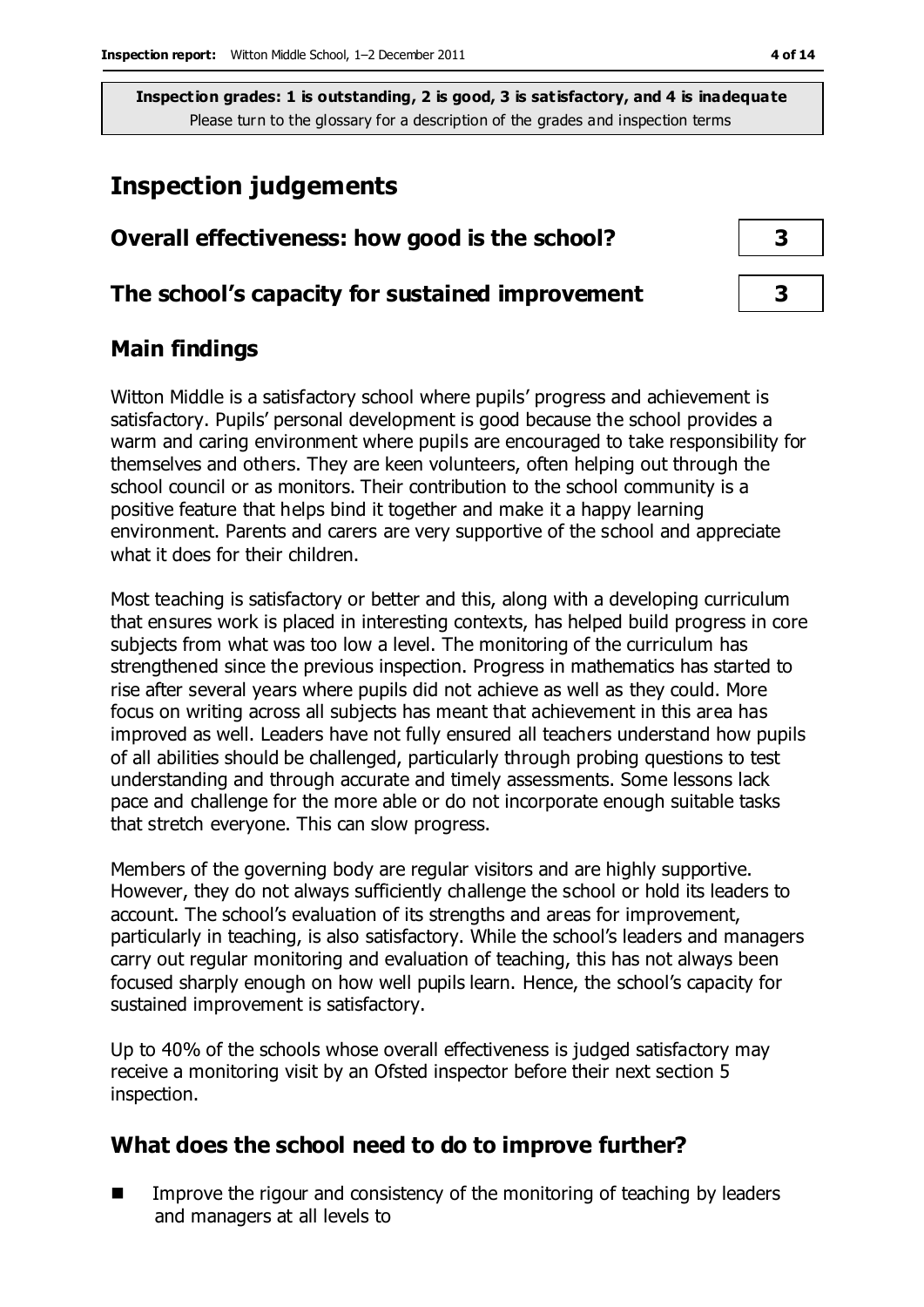- focus sharply on how well pupils learn
- help teachers plan lessons in which tasks closely match the needs of all pupils.
- Raise attainment and achievement by January 2013 by building on the existing good practice in teaching by:
	- ensuring all lessons provide appropriate pace and challenge
	- using questioning more effectively to challenge pupils' thinking and more fully involve them in determining their next steps.

### **Outcomes for individuals and groups of pupils 3**

Pupils' arrive at Witton Middle School with attainment broadly in line with national expectations. Their progress is satisfactory and they leave Year 7 having reached national expectations in English and mathematics. Those with special educational needs and/or disabilities also make satisfactory progress because the targeted support they receive is well focused in lessons. The opportunities for them to develop their core skills across subjects mean they keep up with their peers and enjoy their learning.

Pupils have made slow progress in mathematics and writing over a number of years but this situation is improving markedly. The school ensures that these core skills are used widely across the curriculum and this has helped raise progress. The most-able pupils are still achieving less well than expected because they are not always fully stretched in lessons. Slower progress in Year 5 has been an issue for leaders and managers over several years but this is improving because teachers are becoming better at assessing the needs of this group. There are instances of good progress in Key Stage 3 too, because it is now built on the firmer foundation established in Years 5 and 6. There are examples of good learning, such as in a science lesson where pupils were enthused by exploring how sound can be measured and recorded.

Pupils' personal development is generally good. Their attendance is above average and the school has made extensive efforts to reach out to families when children's attendance slips. Behaviour is consistently good in lessons and this helps pupils' learning. Pupils are sensible at break times and around the school, ensuring they play safely together. There is a good level of courtesy shown between pupils and to adults. Many volunteer to support their school community as members of the school council and as buddies. This ensures that the school is a calm and happy place where pupils enjoy their learning. Disruptions in lessons are rare. There is very little bullying reported and pupils affirm that they feel safe.

There is good understanding of the benefits of healthy eating and the importance of exercise. Pupils express their confidence in the adults who look after them and are clear what to do if they are worried about any aspect of their lives. They are sensible over journeys to school and road safety. Pupils are encouraged to use information and communication technology (ICT) across the curriculum and this helps to build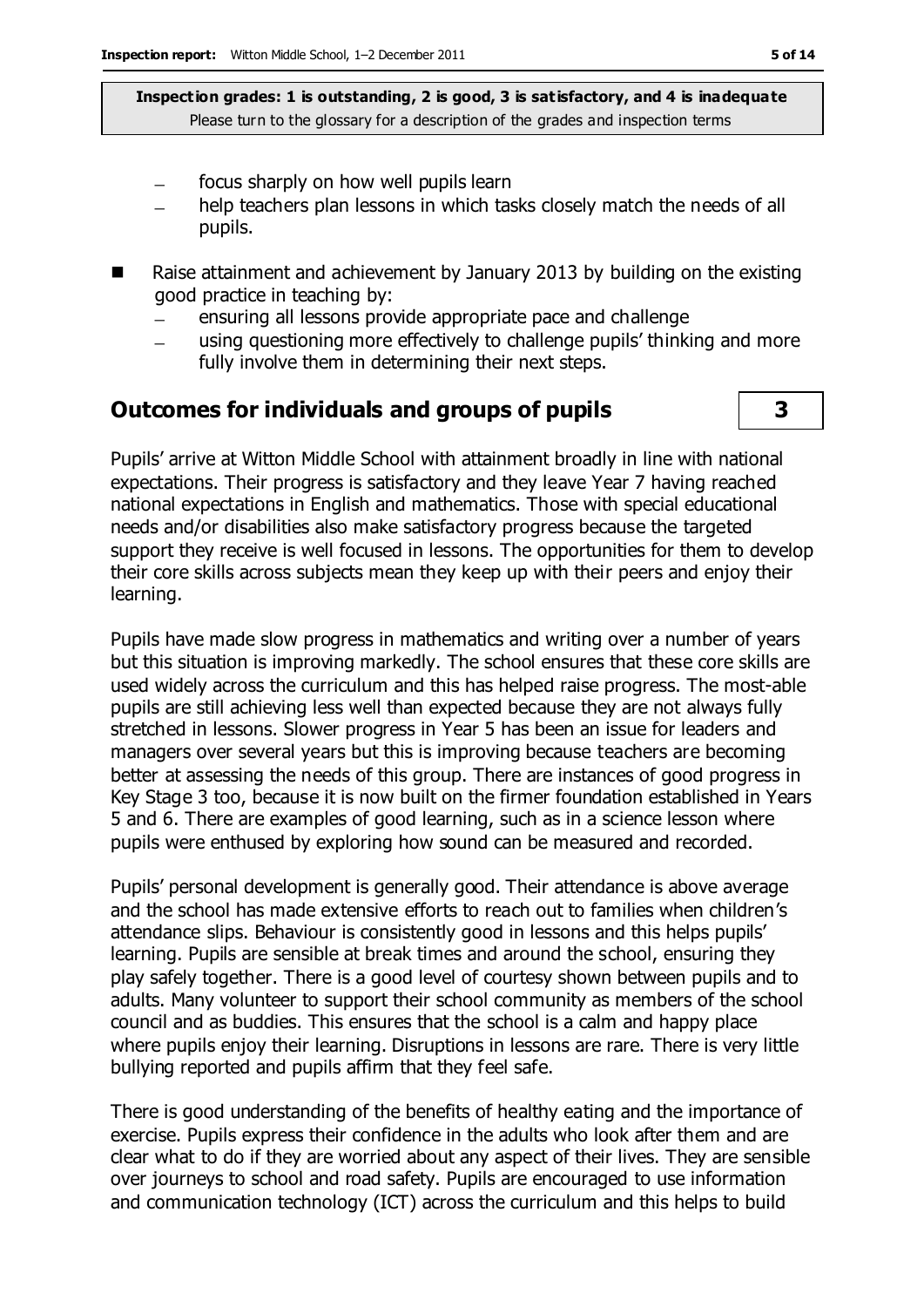satisfactory skills that will support them in their future lives.

Pupils enjoy the cultural experiences the school offers them, such as through musical performances. They appreciate the school's commitment to achieve well through hard work in all their undertakings and express their views keenly. There is a clear moral ethos to much of the work at Witton Middle. The initiatives to introduce pupils to the lives and cultures of others have meant that their understanding of those who live in other places and around the world is satisfactory. Pupils' involvement in their own community is good, however, and assemblies often lead to the celebration of a variety of different home cultures.

These are the grades for pupils' outcomes

| Pupils' achievement and the extent to which they enjoy their learning                                                     |                          |  |
|---------------------------------------------------------------------------------------------------------------------------|--------------------------|--|
| Taking into account:                                                                                                      |                          |  |
| Pupils' attainment <sup>1</sup>                                                                                           | 3                        |  |
| The quality of pupils' learning and their progress                                                                        | 3                        |  |
| The quality of learning for pupils with special educational needs and/or disabilities<br>and their progress               | 3                        |  |
| The extent to which pupils feel safe                                                                                      | $\overline{2}$           |  |
| Pupils' behaviour                                                                                                         | $\overline{2}$           |  |
| The extent to which pupils adopt healthy lifestyles                                                                       |                          |  |
| The extent to which pupils contribute to the school and wider community                                                   |                          |  |
| The extent to which pupils develop workplace and other skills that will<br>contribute to their future economic well-being |                          |  |
| Taking into account:                                                                                                      |                          |  |
| Pupils' attendance <sup>1</sup>                                                                                           | $\overline{\phantom{a}}$ |  |
| The extent of pupils' spiritual, moral, social and cultural development                                                   | 2                        |  |

### **How effective is the provision?**

Teachers have constructive relationships with pupils and pupils' attitudes to their work are good. Most lessons make it clear what pupils need to learn and tasks are clearly explained; as a result, pupils are generally confident about tackling their work. Some lessons are taught at a brisk pace and teachers know just when to prompt their pupils with well-focused support, and when to hold back and let pupils work things out for themselves. These good lessons are also characterised by teachers' good subject knowledge and accurate use of assessments. They understand pupils' learning needs. However, good teaching is not sufficiently widespread. Sometimes teachers do not closely match tasks with the needs of all pupils, particularly the most capable. The pace of learning can be too modest and questioning is not used effectively to check understanding or to extend learning. Marking of pupils' books is

 $\overline{a}$ <sup>1</sup> The grades for attainment and attendance are: 1 is high; 2 is above average; 3 is broadly average; and 4 is low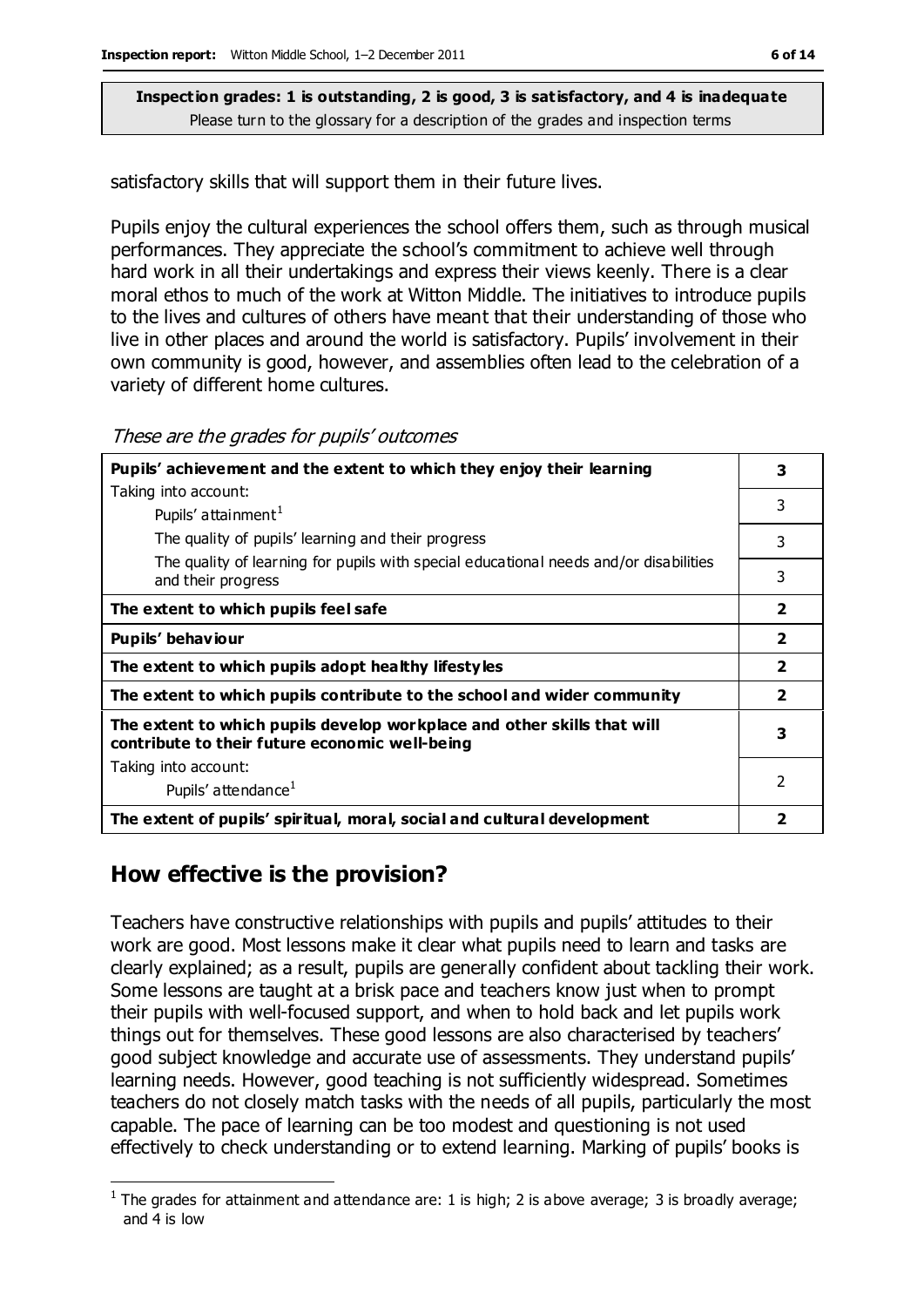variable although the school has devised a thorough marking policy. While some pupils benefit from well-focused feedback, others do not receive enough guidance about how to improve.

Increased opportunities for pupils to deploy their skills in English and mathematics across subjects are helping to develop pupils' literacy and numeracy skills. Insufficient opportunities for pupils to develop problem-solving and ICT skills have been addressed so that they can use ICT to support progress in other subjects. The provision for pupils' personal development is a strength of the school, leading to positive attitudes, behaviour and relationships. Visits and after-school clubs help enrich pupils' experiences both academically and through sports.

Parents and carers speak highly of the school's caring ethos. One said they were 'completely confident in the care bestowed upon my child during his educational journey'. The school can point to examples where well-targeted support for pupils whose circumstances may make them vulnerable has led to successful outcomes. For example, where pupils have high absence because of family circumstances, the school has worked hard to improve their attendance.

| The quality of teaching                                                                                    |  |
|------------------------------------------------------------------------------------------------------------|--|
| Taking into account:                                                                                       |  |
| The use of assessment to support learning                                                                  |  |
| The extent to which the curriculum meets pupils' needs, including, where<br>relevant, through partnerships |  |
| The effectiveness of care, guidance and support                                                            |  |

These are the grades for the quality of provision

### **How effective are leadership and management?**

Leaders and managers regularly monitor the work of the teaching staff and give supportive feedback about their lessons, although this has not always focused sharply enough on learning. Leaders and managers communicate ambition satisfactorily and undertake thorough evaluation but they have not yet been rigorous enough in following up all of the weaknesses in teaching to raise it above a satisfactory level. Where they have been successful, for example in tackling the progress of pupils in Year 5 and in mathematics, there has been a positive impact on results.

The school ensures there is no discrimination between any of its pupils and provides for satisfactory equality of opportunity for all. Currently there are some inconsistencies in the progress of pupils, however, and in the provision for the full range of abilities across the school.

Members of the governing body understand and support the school very well, being regular and welcome visitors. Their evaluation of pupils' progress and personal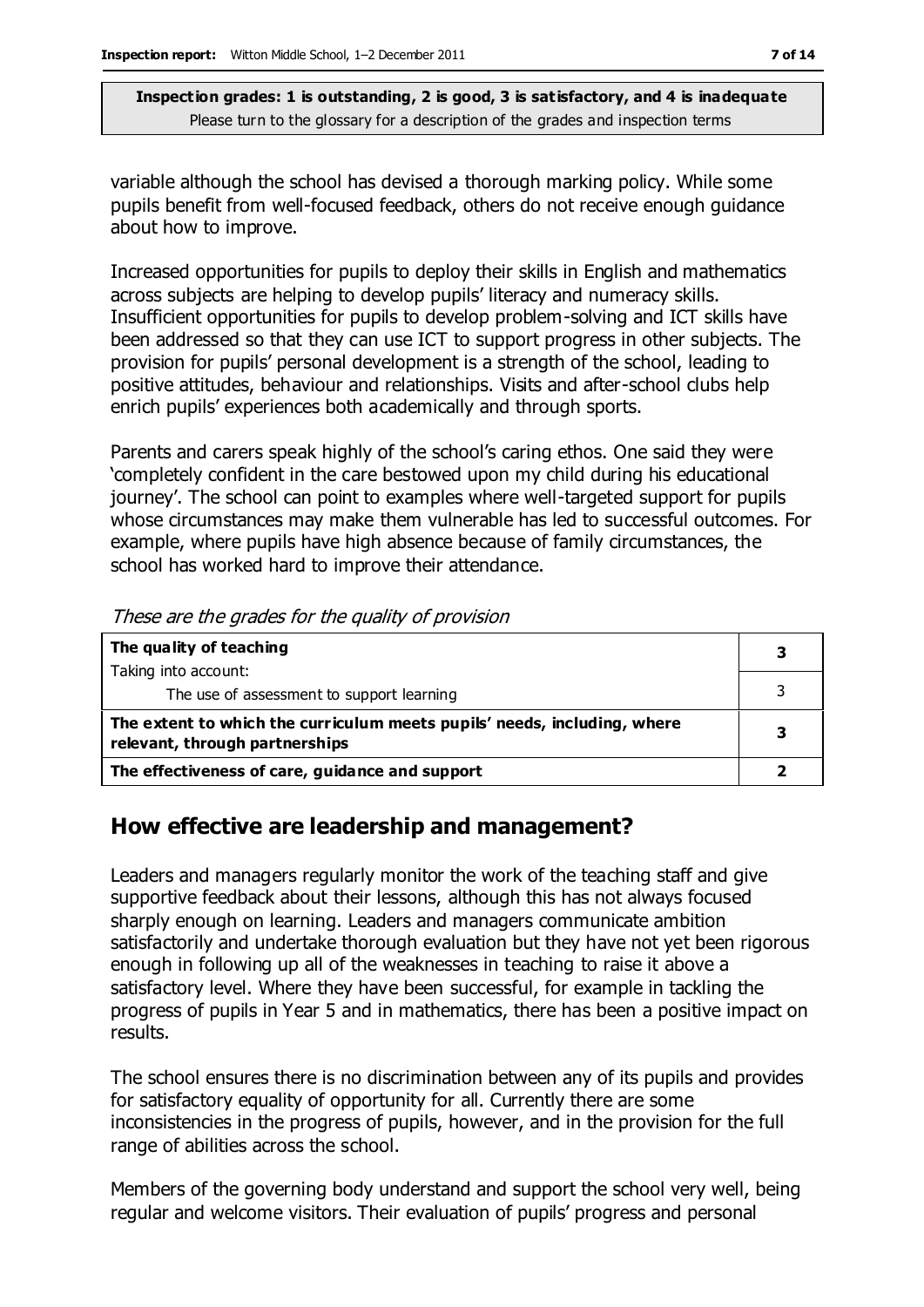development is thorough. They have involved themselves in enriching the curriculum, where they have accompanied groups of gifted and talented pupils to extra workshops in mathematics. The governing body has developed a good understanding of what the school needs to do to improve the achievement of all pupils but its focus has not been quite sharp enough yet to promote rapid change. It ensures the school is safe and that all staff receive thorough training and are carefully vetted. The procedures for safeguarding pupils are good; all relevant policies are checked and thoroughly reviewed so that activities undertaken by either pupils or staff are safe.

The school has positive links with parents and carers and regularly evaluates their views, acting on them, so their influence is felt in decision making. Parents and carers are well informed through strategies involving two-way channels of communication. The school's partnerships help augment the good personal support and development of many pupils, providing initiatives that the school alone could not manage. The school has made an in-depth analysis of its impact on the local community and beyond, and this shows how well pupils are regarded. Local charities have been the beneficiaries of pupils' good efforts. However, the school has not fully implemented plans to further broaden pupils' understanding and appreciation of the world beyond its local area.

| The effectiveness of leadership and management in embedding ambition and<br>driving improvement                                                                     |                         |
|---------------------------------------------------------------------------------------------------------------------------------------------------------------------|-------------------------|
| Taking into account:                                                                                                                                                |                         |
| The leadership and management of teaching and learning                                                                                                              | 3                       |
| The effectiveness of the governing body in challenging and supporting the<br>school so that weaknesses are tackled decisively and statutory responsibilities<br>met | 3                       |
| The effectiveness of the school's engagement with parents and carers                                                                                                | $\overline{\mathbf{2}}$ |
| The effectiveness of partnerships in promoting learning and well-being                                                                                              | 3                       |
| The effectiveness with which the school promotes equality of opportunity and<br>tackles discrimination                                                              | 3                       |
| The effectiveness of safeguarding procedures                                                                                                                        | $\overline{\mathbf{2}}$ |
| The effectiveness with which the school promotes community cohesion                                                                                                 | 3                       |
| The effectiveness with which the school deploys resources to achieve value for<br>money                                                                             | 3                       |

These are the grades for leadership and management

# **Views of parents and carers**

The vast majority of parents and carers who responded to the questionnaire are happy with the way the school is led and managed. They also think their children are happy at school and that they are safe there. A few stated that they do not feel the school helps them to support their child's learning. The inspection found that relationships with parents and carers are good and that the school provides good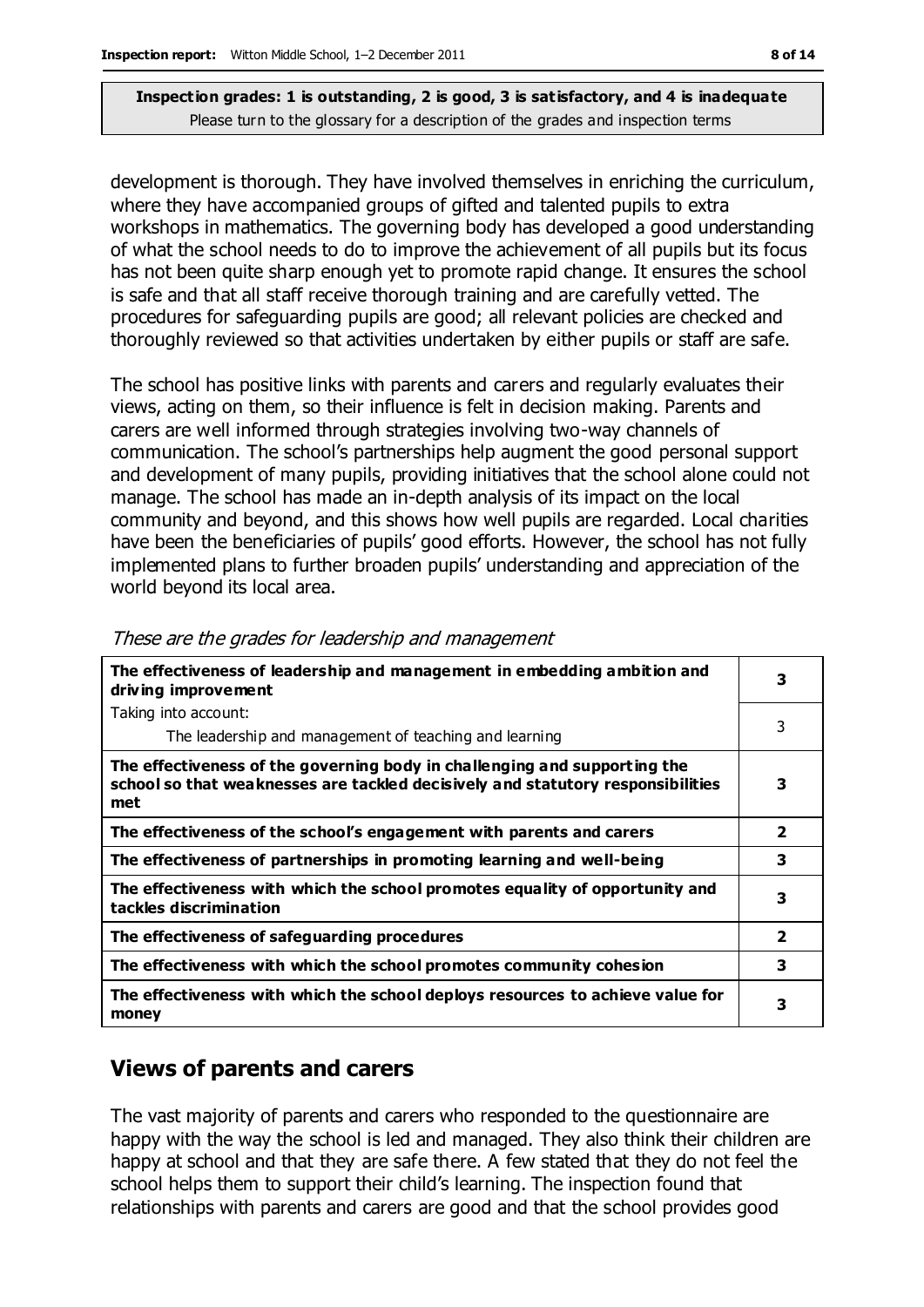channels for communication between home and school.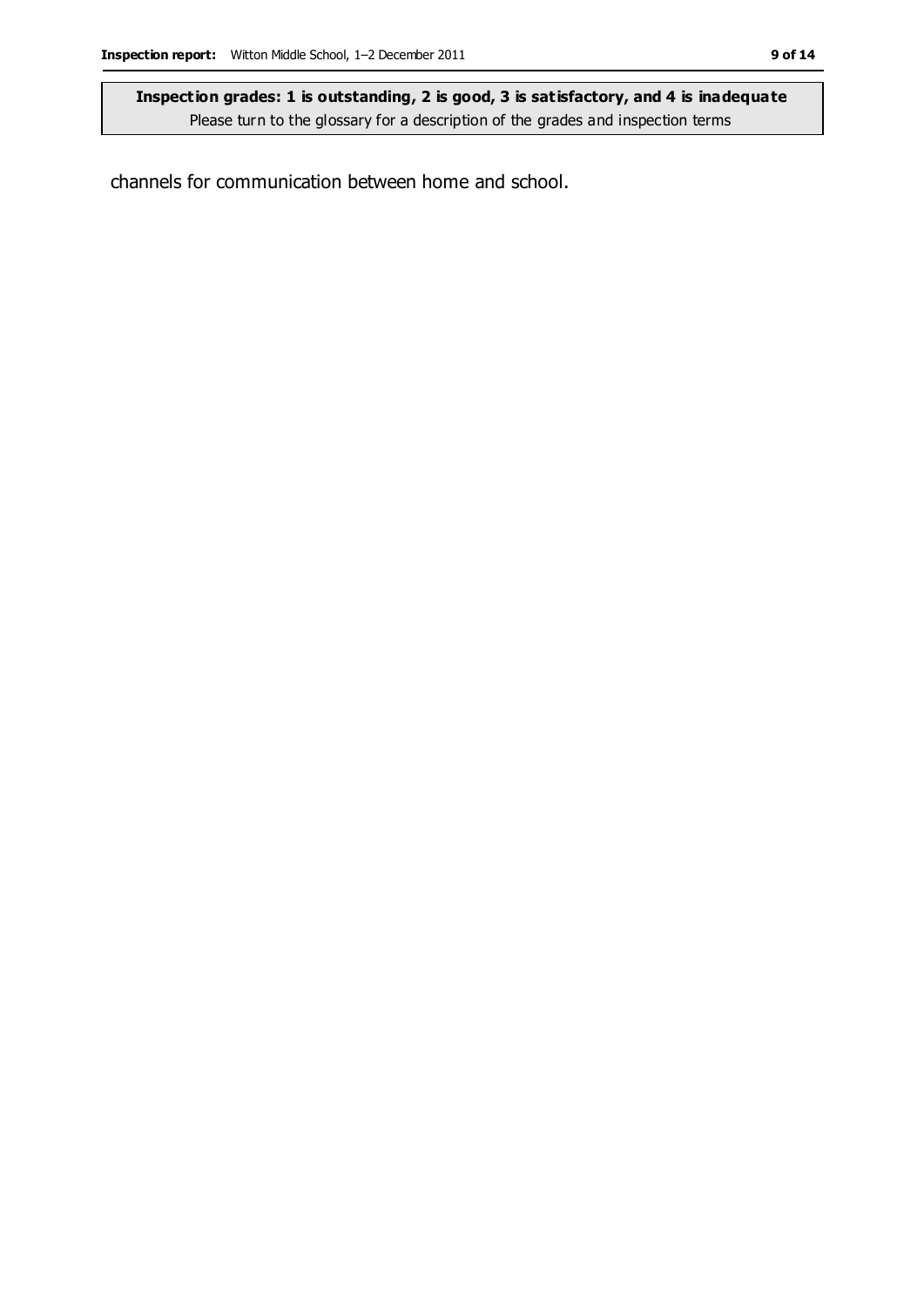#### **Responses from parents and carers to Ofsted's questionnaire**

Ofsted invited all the registered parents and carers of pupils registered at Witton Middle School to complete a questionnaire about their views of the school.

In the questionnaire, parents and carers were asked to record how strongly they agreed with 13 statements about the school.

The inspection team received 156 completed questionnaires by the end of the on-site inspection. In total, there are 435 pupils registered at the school.

| <b>Statements</b>                                                                                                                                                                                                                                       | <b>Strongly</b><br>agree |               | <b>Agree</b> |               | <b>Disagree</b> |               | <b>Strongly</b><br>disagree |                |
|---------------------------------------------------------------------------------------------------------------------------------------------------------------------------------------------------------------------------------------------------------|--------------------------|---------------|--------------|---------------|-----------------|---------------|-----------------------------|----------------|
|                                                                                                                                                                                                                                                         | <b>Total</b>             | $\frac{1}{2}$ | <b>Total</b> | $\frac{1}{2}$ | <b>Total</b>    | $\frac{1}{2}$ | <b>Total</b>                | $\frac{1}{2}$  |
| My child enjoys school                                                                                                                                                                                                                                  | 67                       | 43            | 83           | 53            | 5               | $\sqrt{3}$    | 0                           | 0              |
| The school keeps my child<br>safe                                                                                                                                                                                                                       | 66                       | 42            | 88           | 56            | 1               | 1             | $\mathbf 0$                 | $\mathbf 0$    |
| The school informs me about<br>my child's progress                                                                                                                                                                                                      | 40                       | 26            | 110          | 71            | 6               | 4             | $\Omega$                    | $\mathbf 0$    |
| My child is making enough<br>progress at this school                                                                                                                                                                                                    | 46                       | 29            | 98           | 63            | 6               | 4             | $\overline{2}$              | 1              |
| The teaching is good at this<br>school                                                                                                                                                                                                                  | 40                       | 26            | 109          | 70            | $\overline{2}$  | 1             | $\mathbf 0$                 | $\Omega$       |
| The school helps me to<br>support my child's learning                                                                                                                                                                                                   | 39                       | 25            | 103          | 66            | 12              | 8             | 0                           | 0              |
| The school helps my child to<br>have a healthy lifestyle                                                                                                                                                                                                | 41                       | 26            | 106          | 68            | 5               | 3             | $\Omega$                    | $\mathbf 0$    |
| The school makes sure that<br>my child is well prepared for<br>the future (for example<br>changing year group,<br>changing school, and for<br>children who are finishing<br>school, entering further or<br>higher education, or entering<br>employment) | 48                       | 31            | 89           | 57            | 8               | 5             | 1                           | 1              |
| The school meets my child's<br>particular needs                                                                                                                                                                                                         | 39                       | 25            | 105          | 67            | 6               | 4             | 3                           | $\overline{2}$ |
| The school deals effectively<br>with unacceptable behaviour                                                                                                                                                                                             | 42                       | 27            | 94           | 60            | 9               | 6             | 1                           | 1              |
| The school takes account of<br>my suggestions and<br>concerns                                                                                                                                                                                           | 34                       | 22            | 107          | 69            | 6               | 4             | 1                           | 1              |
| The school is led and<br>managed effectively                                                                                                                                                                                                            | 53                       | 34            | 98           | 63            | 3               | 2             | $\mathbf 0$                 | $\mathbf 0$    |
| Overall, I am happy with my<br>child's experience at this<br>school                                                                                                                                                                                     | 57                       | 37            | 91           | 58            | 4               | 3             | 1                           | 1              |

The table above summarises the responses that parents and carers made to each statement. The percentages indicate the proportion of parents and carers giving that response out of the total number of completed questionnaires. Where one or more parents and carers chose not to answer a particular question, the percentages will not add up to 100%.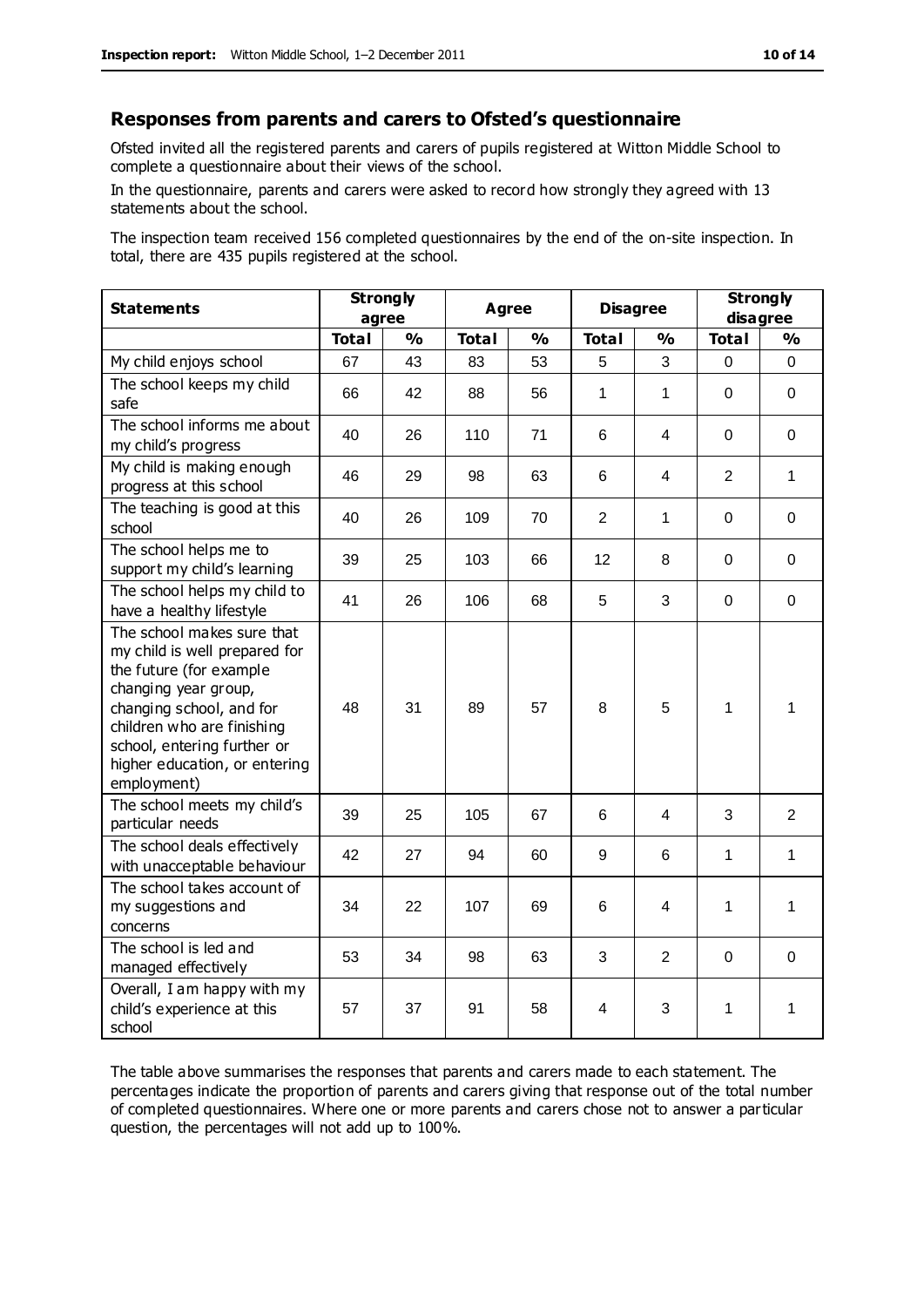# **Glossary**

### **What inspection judgements mean**

| <b>Grade</b> | <b>Judgement</b> | <b>Description</b>                                            |
|--------------|------------------|---------------------------------------------------------------|
| Grade 1      | Outstanding      | These features are highly effective. An outstanding           |
|              |                  | school provides exceptionally well for all its pupils' needs. |
| Grade 2      | Good             | These are very positive features of a school. A school        |
|              |                  | that is good is serving its pupils well.                      |
| Grade 3      | Satisfactory     | These features are of reasonable quality. A satisfactory      |
|              |                  | school is providing adequately for its pupils.                |
| Grade 4      | Inadequate       | These features are not of an acceptable standard. An          |
|              |                  | inadequate school needs to make significant                   |
|              |                  | improvement in order to meet the needs of its pupils.         |
|              |                  | Ofsted inspectors will make further visits until it           |
|              |                  | improves.                                                     |

### **Overall effectiveness of schools**

|                       | Overall effectiveness judgement (percentage of schools) |      |                     |                   |
|-----------------------|---------------------------------------------------------|------|---------------------|-------------------|
| <b>Type of school</b> | <b>Outstanding</b>                                      | Good | <b>Satisfactory</b> | <b>Inadequate</b> |
| Nursery schools       | 43                                                      | 47   | 10                  |                   |
| Primary schools       | 6                                                       | 46   | 42                  |                   |
| Secondary             | 14                                                      | 36   | 41                  |                   |
| schools               |                                                         |      |                     |                   |
| Sixth forms           | 15                                                      | 42   | 41                  | 3                 |
| Special schools       | 30                                                      | 48   | 19                  |                   |
| Pupil referral        | 14                                                      | 50   | 31                  |                   |
| units                 |                                                         |      |                     |                   |
| All schools           | 10                                                      | 44   | 39                  |                   |

New school inspection arrangements were introduced on 1 September 2009. This means that inspectors now make some additional judgements that were not made previously.

The data in the table above are for the period 1 September 2010 to 08 April 2011 and are consistent with the latest published official statistics about maintained school inspection outcomes (see [www.ofsted.gov.uk\)](http://www.ofsted.gov.uk/).

The sample of schools inspected during 2010/11 was not representative of all schools nationally, as weaker schools are inspected more frequently than good or outstanding schools.

Percentages are rounded and do not always add exactly to 100.

Sixth form figures reflect the judgements made for the overall effectiveness of the sixth form in secondary schools, special schools and pupil referral units.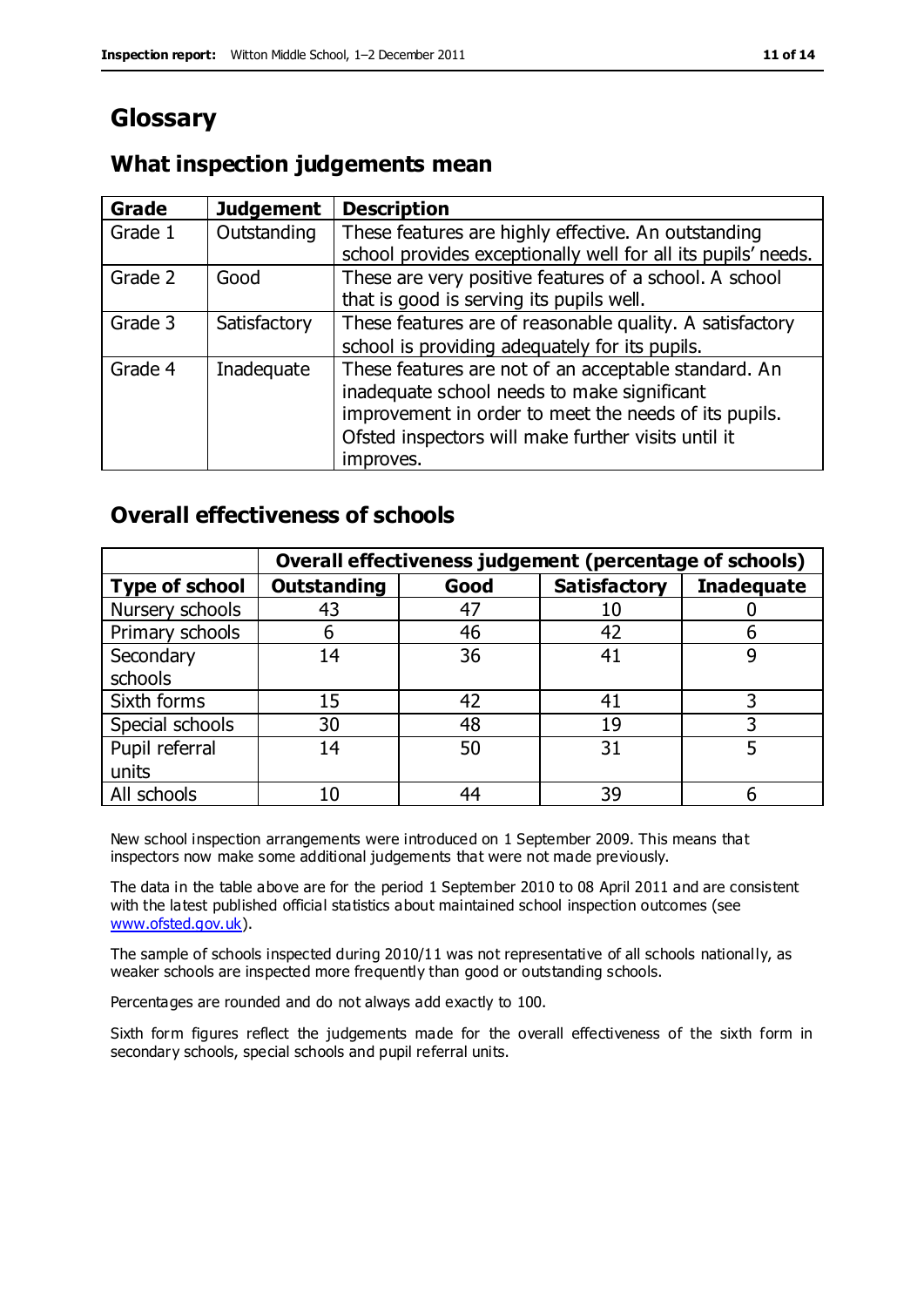# **Common terminology used by inspectors**

| Achievement:               | the progress and success of a pupil in their<br>learning, development or training.                                                                                                                                                                                                                                             |  |  |
|----------------------------|--------------------------------------------------------------------------------------------------------------------------------------------------------------------------------------------------------------------------------------------------------------------------------------------------------------------------------|--|--|
| Attainment:                | the standard of the pupils' work shown by test and<br>examination results and in lessons.                                                                                                                                                                                                                                      |  |  |
| Capacity to improve:       | the proven ability of the school to continue<br>improving. Inspectors base this judgement on what<br>the school has accomplished so far and on the<br>quality of its systems to maintain improvement.                                                                                                                          |  |  |
| Leadership and management: | the contribution of all the staff with responsibilities,<br>not just the headteacher, to identifying priorities,<br>directing and motivating staff and running the<br>school.                                                                                                                                                  |  |  |
| Learning:                  | how well pupils acquire knowledge, develop their<br>understanding, learn and practise skills and are<br>developing their competence as learners.                                                                                                                                                                               |  |  |
| Overall effectiveness:     | inspectors form a judgement on a school's overall<br>effectiveness based on the findings from their<br>inspection of the school. The following judgements,<br>in particular, influence what the overall<br>effectiveness judgement will be.                                                                                    |  |  |
|                            | The school's capacity for sustained<br>improvement.<br>Outcomes for individuals and groups of<br>ш<br>pupils.<br>The quality of teaching.<br>The extent to which the curriculum meets<br>a s<br>pupils' needs, including, where relevant,<br>through partnerships.<br>The effectiveness of care, guidance and<br>■<br>support. |  |  |
| Progress:                  | the rate at which pupils are learning in lessons and<br>over longer periods of time. It is often measured<br>by comparing the pupils' attainment at the end of a<br>key stage with their attainment when they started.                                                                                                         |  |  |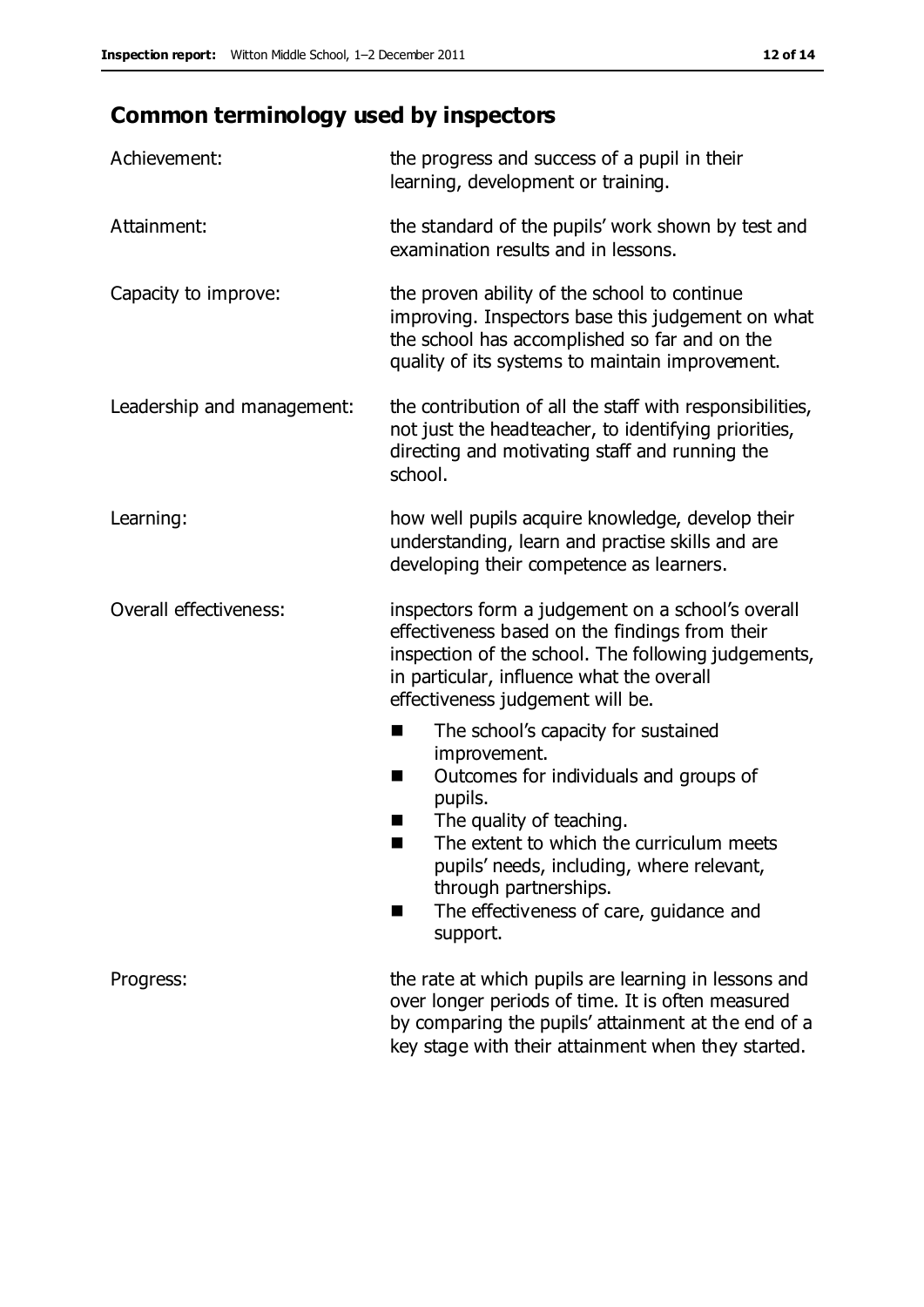#### **This letter is provided for the school, parents and carers to share with their children. It describes Ofsted's main findings from the inspection of their school.**



5 December 2011

Dear Pupils,

#### **Inspection of Witton Middle School, Droitwich Spa, WR9 8BD**

Thank you for welcoming us so warmly when we recently inspected your school. We really enjoyed meeting you.

Witton Middle School provides a satisfactory education for you. We found that you are making satisfactory academic progress and are developing well as individuals. The school is preparing you adequately for your future lives.

We enjoyed hearing you express your opinions about your school, which you do very well. You also told us some of the things you have done for your school, such as helping design a new school jacket.

We have asked the school to do a few things to help you achieve better. These are:

- $\blacksquare$  to improve the way leaders and managers evaluate teaching and learning
- to ensure every lesson provides enough pace and challenge for all pupils
- to use questioning better in lessons in order to challenge your thinking and more fully involve you in setting your next steps in learning.

You can help by always trying your best and by asking questions that help you determine the next steps in your learning.

Yours sincerely

Carolyn Carnaghan Lead inspector